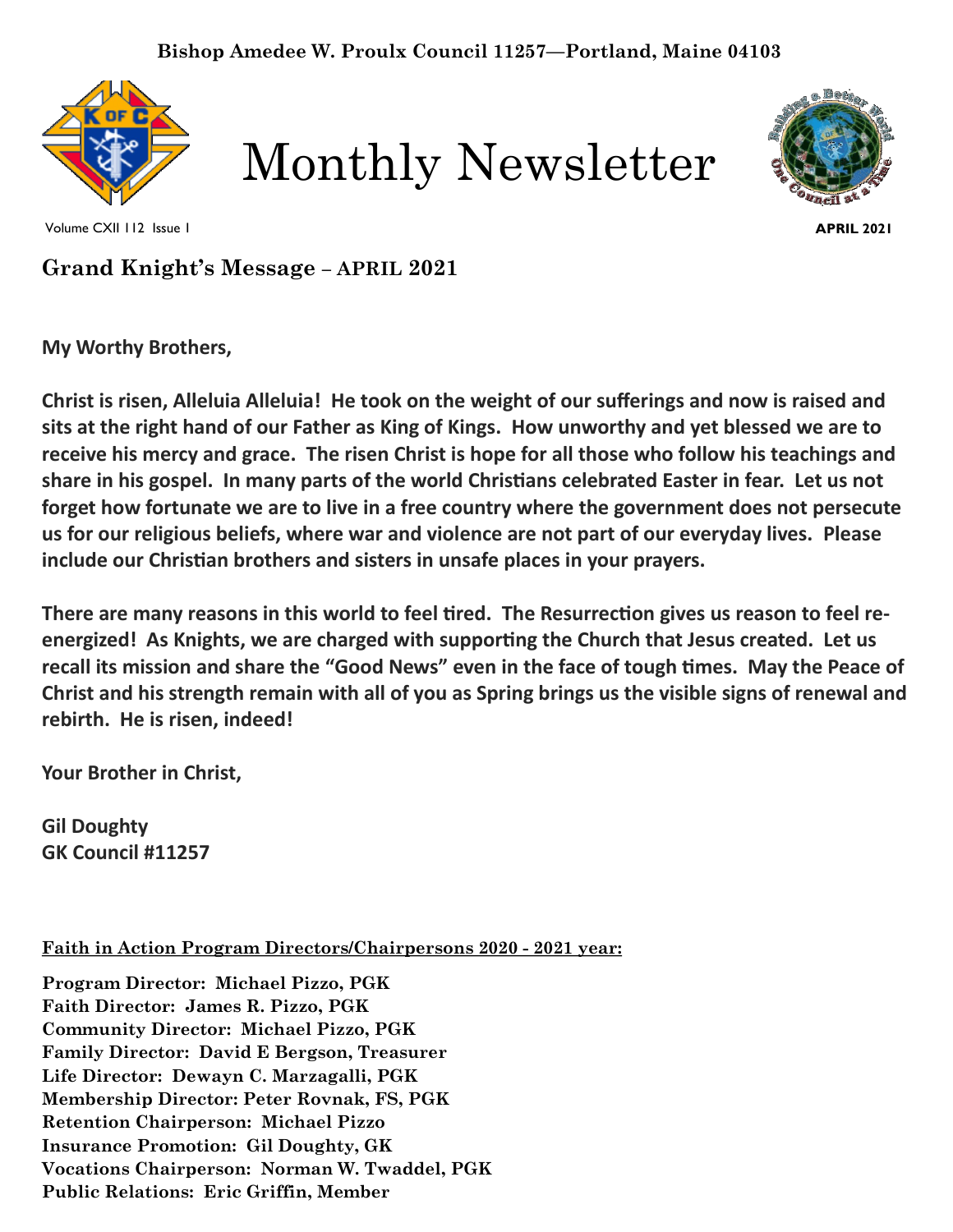#### **Call of Meeting to Order**

P P P P P P P U E E V

E P

P E

**INCOME**

**NONE**.

**Degrees:**

**NONE** 

**EXPENSES**

**Coats for Kids.**

**Bergson, Treasurer**

**unanimously approved.**

The APR 13th ZOOM business meeting was called to order by GK Gil Doughty at 7:00pm. Fr. Jack lead us in prayer and GK the pledge of allegiance.

| <b>Roll Call of Officers</b>   |  |  |  |  |
|--------------------------------|--|--|--|--|
| Chaplain Fr. Jack              |  |  |  |  |
| Grand Knight, G. Doughty       |  |  |  |  |
| Deputy GK, M. Pizzo            |  |  |  |  |
| Chancellor, N. Twaddel         |  |  |  |  |
| Recorder, J. Pizzo             |  |  |  |  |
| Financial Secretary, P. Rovnak |  |  |  |  |
| Treasurer, D Bergson           |  |  |  |  |
| Lecturer                       |  |  |  |  |
| Advocate, R. Leduc             |  |  |  |  |
| Warden, F. Stephens            |  |  |  |  |
| <b>IS Guard VACANT</b>         |  |  |  |  |
| OS Guard, D. Marzagalli        |  |  |  |  |
| 1 Yr. Trustee , J. Morin       |  |  |  |  |
| 2 Yr. Trustee, D. Pratt        |  |  |  |  |
| 3 Yr. Trustee, E. Griffin      |  |  |  |  |
| $P = Present$                  |  |  |  |  |
| $A = Absent$                   |  |  |  |  |
| $E = Excused$                  |  |  |  |  |
| $U =$ Unassigned               |  |  |  |  |
|                                |  |  |  |  |

## **Reading of Minutes of the Previous Meeting:**

Minutes from the previous meeting were summarized by the Recorder and motion to pass was accepted..

# **Report of Admissions Committee on Reading and voting for new members:**

**No new admissions.** 

#### **The Chaplain's Report:**

**Fr. Jack enlightened us on the scriptures regarding the Easter season and different interpretations that make them relevant.**

Insurance Members 1 Inactive

3 Honorary and 1 is Inactive The aging of our council:  $20 - 30 = 0$   $31 - 40 = 2$  $41 - 50 = 5$   $51 - 60 = 12$  $61 - 70 = 16$   $71 - 80 = 15$ 

Of the 53 members, 11 are Honorary Life,

Council Membership: Insurance Members 25 Associate Members 26

Total 52

**The Treasurer report: 03/31/21**

**The Following Have Received the Honors of the 4th Degree:** 

**The Following Have Received the Honors of the 2nd & 3rd** 

81—90 = 1 91—100 = 1(**Leahy 94)** The average age **of membership 66**

**BEGINNING BAL. 03/01/21** \$**5,466.17**

**Donation fm. Bro. Knight \$ 50.00**

**TOTAL INCOME \$ 50.00**

**KC Supreme Supplies (\$ 6.59) MRTL Donation (\$100.00) Merrill Seaford (\$629.10)**

**TOTAL EXPENSES (\$735.69)** 

**ENDING BAL. 03/31/21 \$4,780.48**

**Note: Outstanding Liability to Supreme for \$2,600 for purchase of** 

**Respectfully submitted, David** 

**Motioned to accept the report was** 

## **Reading of Bills and Communications:**

**NONE** 

## **The Financial Secretary Report:**

3 members past due. Will do 3rd mailing which is intent to drop notice. We have 52 Members.

**Trustee's Report** 

**NONE**

**The Chancellor's Report: NONE**

### **Report of Service Program Committees:**

**The Take Out Dinner for the parish of Lobster Roll Dinner on 3/13/21 was well attended. We raise \$1700 for the parish. Thank you to all the volunteers and attendees.** 

#### **Unfinished Business:**

**NONE** 

**.**

#### **NEW BUSINESS:**

**Motioned and passed to sponsor seminarian Hoa T. Nguyen for \$250. PGK Marzagalli will inform Hoa of the donation. Discussed State Convention to be held May 21-23. Venue will be changed to Augusta Area. GK Gil and Trustee Dick Pratt will be our delegates to the convention. Discussed donations to parish and St. Brigid School for this fraternal year. Decision on amounts at our next meeting.**

**District Deputy Report:** 

**NONE**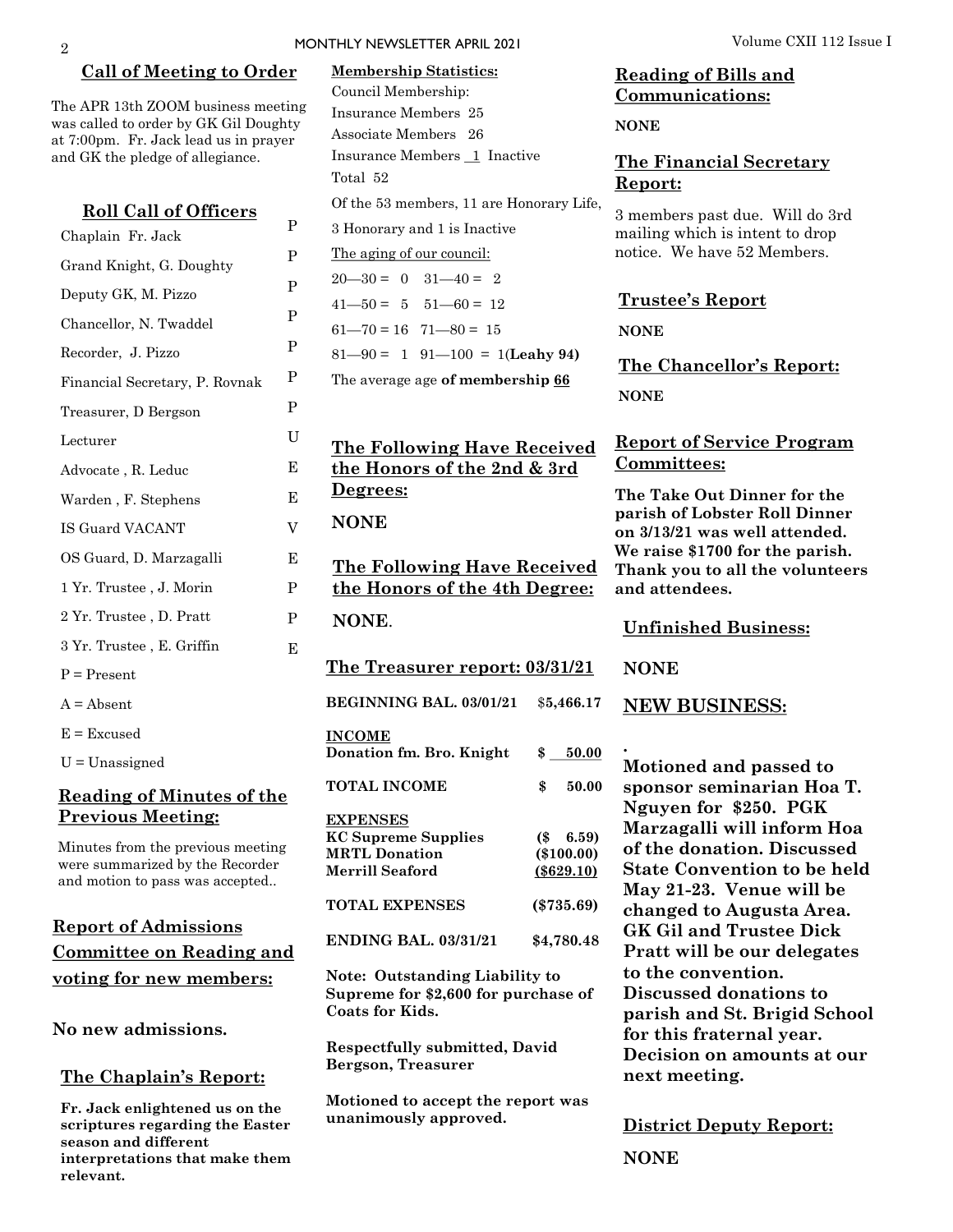**UPCOMING EVENTS:**

**May 11, 2021 Council Business meeting via ZOOM, 7:00PM**

**There will be a clean-up day for the parish grounds May 15th from 9am to12pm and focus will be on St. Pius. Please help out if you are able and bring a rake!**

**If any brother knights know of anyone, knights or not, who are in need of assistance during the pandemic please reach out to any of the officer's of our council.**

| Good of the Order:                                                           | <b>Lecturer Report:</b>           | <b>Happy Birthday Wishes to</b>                  |               |
|------------------------------------------------------------------------------|-----------------------------------|--------------------------------------------------|---------------|
| Pray for the repose of the souls                                             | <b>NONE</b>                       | <u>following members:</u>                        |               |
| for Patricia Sundik, wife of                                                 |                                   |                                                  |               |
| <b>PGK Harry Sundik, and long</b>                                            | <b>News of the Fourth Degree:</b> | <b>BLESSINGS &amp;</b><br><b>CONGRATULATIONS</b> |               |
| time parishioners William Scott                                              |                                   |                                                  |               |
| and Ray Gauvin.                                                              | Our 4th Degree Assembly           |                                                  |               |
|                                                                              | 337 meets in Portland at St.      | <b>Brian Turner</b>                              | <b>APR 24</b> |
| Prayers are offered for the                                                  | Pius Hall on the 2nd Monday       |                                                  |               |
| following members and friends of                                             | of the month at 7:00pm            | Dave O'Connor                                    | <b>MAY 01</b> |
| our council:                                                                 |                                   | Marco Nargi                                      | <b>MAY 15</b> |
| <b>Bro. George Leahy</b><br>Bro. Jim Pizzo                                   | <b>COUNCIL INSURANCE</b>          |                                                  |               |
| <b>Bro. Jerry Morin</b>                                                      | <b>AGENT</b>                      |                                                  |               |
| Eleanor Bernabei wife of deceased                                            | <b>Bill Weiss 691-0867</b>        |                                                  |               |
| member Domenic.                                                              |                                   |                                                  |               |
| <b>Connie Ryan</b>                                                           | William.weiss@KofC.org            |                                                  |               |
| Fr. Ted Corley                                                               |                                   |                                                  |               |
| Fr. Jim Hammer                                                               |                                   |                                                  |               |
| Fr. Don Bosco                                                                |                                   |                                                  |               |
| Rovnak family                                                                |                                   |                                                  |               |
| <b>Ramos Family</b>                                                          |                                   |                                                  |               |
| Louise Stankiewicz Mom of Bro                                                |                                   |                                                  |               |
| Glenn                                                                        |                                   | <b>EDITORS NOTE:</b>                             |               |
| Pat Stephens wife of Br. Frank<br><b>Corinne Pratt</b> Daughter of Bro. Dick |                                   | <b>Please address omissions</b>                  |               |
|                                                                              |                                   | and corrections to:                              |               |
|                                                                              |                                   |                                                  |               |
|                                                                              |                                   | <b>PP Michael Pizzo</b>                          |               |

**Email: phs63@aol.com**

**Tel: 207-797-6326**

Please take a moment to feel the movement of your council. We are, together, making a difference in our Parish and Community. If you are not already actively involved please consider the good we do and in greater numbers the more that we will be able to accomplish. I invite you to come with us on a journey to fulfillment.

**Our business meetings are held at 7:00PM in the St. Joseph's rectory conference room, 2nd Tuesday of every month (Except the months of July and August). Please review the Upcoming Events included in this newsletter and we welcome your participation and attendance.** 

# **Calendar of Events**

**A copy of our Calendar of Events for this fraternal year is available on OLOH website under KC Council 11257 or contact Program Director, Brother Michael Pizzo at phs63@aol.com or 233-4780.**